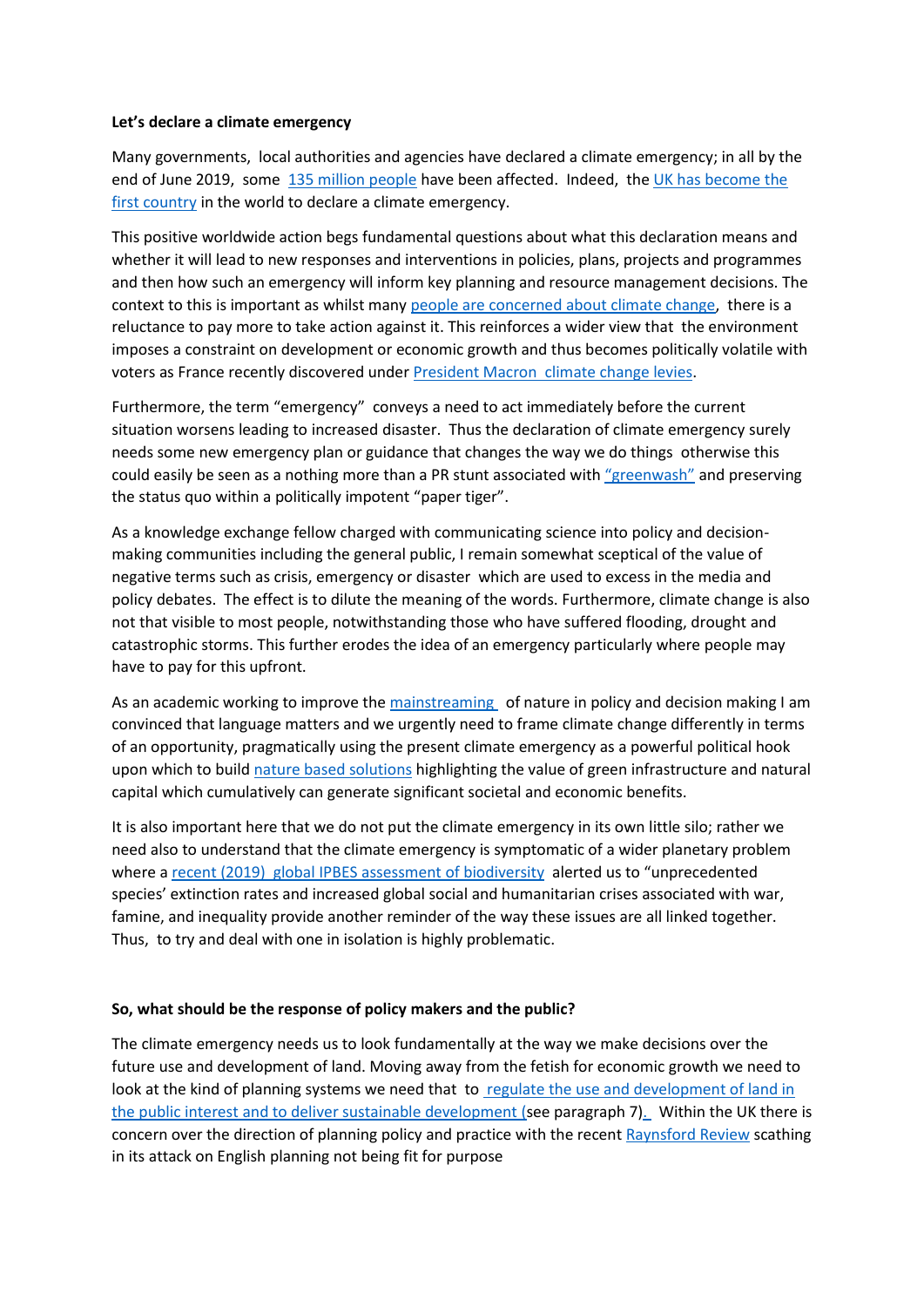In my view we already have part of the answer in that many governments, including the UK have signed up the [UN Sustainable Development](https://www.un.org/sustainabledevelopment/sustainable-development-goals/) goals which commit governments to actions across all 17 goals with clear indicators to measure progress. Indeed the UK launched a [234 page review of](https://assets.publishing.service.gov.uk/government/uploads/system/uploads/attachment_data/file/812482/VNR-document1.pdf)  progress against [these goals in June](https://assets.publishing.service.gov.uk/government/uploads/system/uploads/attachment_data/file/812482/VNR-document1.pdf) 2019 highlighting a generally positive outcome but with areas for significant improvement. I am not sure how well this accords with the declaration of a climate emergency however.

What we do need is evidence of innovative policies and tools that can help engineer effective responses.

Recent research has highlighted the potential value of large scale [tree planting](https://www.theguardian.com/environment/2019/jul/04/planting-billions-trees-best-tackle-climate-crisis-scientists-canopy-emissions) in terms of carbon reduction, but trees also deliver other [ecosystem](http://uknea.unep-wcmc.org/EcosystemAssessmentConcepts/EcosystemServices/tabid/103/Default.aspx) services such as timber, biodiversity, pollination, recreation and air quality. These benefits can be costed via [natural capital accounting](https://eftec.co.uk/project/%20%09accounting-uk-urban-natural-capital-account) and with recent revisions to HM [Treasury Green Book \(2019\)](https://assets.publishing.service.gov.uk/government/uploads/system/uploads/attachment_data/file/685903/The_Green_Book.pdf) this has enabled nature to be transformed from a constraint to a net asset. Recent research has shown the value that green spaces deliver to the economy in terms of these benefit; e.g. [London's Parks £91 Billion](https://www.london.gov.uk/sites/default/files/11015viv_natural_capital_account_for_london_v7_full_vis.pdf); [Great Barrier Reef £56 Billion.](https://naturalcapitalcoalition.org/what-is-the-real-value-of-the-great-barrier-reef/) Whilst such figures are crude and often hide more than reveal, they do bring into sharp focus their societal value.

We therefore need to see such benefits being explicitly recognised in planning policies that can help us make better planning decisions for the long term. For example, South Downs have a core policy as one of four that all other policies need to be subservient to. To support this plan the South Downs have produced guidance fo[r developers](https://www.southdowns.gov.uk/wp-content/uploads/2018/04/Core-07-Ecosystem-Services-Technical-Advice-Note-non-householder.pdf) and [householders](https://www.southdowns.gov.uk/wp-content/uploads/2018/04/Core-06-Ecosystem-Services-Technical-Advice-Note-householder.pdf) in how to generate multiple benefits from developments.

## Draft Core Policy SD2: Ecosystems Services SDNP 2015 Local Plan Preferred Options document

1. Proposals that deliver sustainable development and comply with other relevant policies will be permitted provided that they do not have an unacceptable adverse impact on the natural environment and its ability to contribute goods and services. Proposals will be expected, as appropriate, to:

- a. provide more and better joined up natural habitats;
- b. conserve water resources;
- c. sustainably manage land and water environments;
- c. sustainably manage iand and water environments;<br>d. improve the National Park's resilience to, and mitigation of, climate change;<br>e. increase the ability to store carbon through new planting or other means;<br>f. conserve a
- 
- 
- g. reduce pollution;
- h. mitigate the risk of flooding;
- improve opportunities for peoples' health and wellbeing; i.
- stimulate sustainable economic activity; and j.
- k. deliver high-quality sustainable design

This policy is significant as it elevates the environment as expressed through the ecosystem services it delivers it to a dominant level. It is also integrative in that it seeks to generate benefits from multiple ecosystem services as defined in a-k options. The wording of the policy and the associated guidance helps make the policy seen as an opportunity rather than a constraint.

There are also other ways outside the planning system that public can make a difference themselves. Research has shown the value of our gardens as part of the green infrastructure network which crosses our towns and cities. All too often we pave over our front gardens for a car park and lose valuable greenspace at the back through decking and other urban infrastructure. Both projects i[n Manchester an](http://mybackyard.org.uk/about.php)d [Sheffield](https://ij-healthgeographics.biomedcentral.com/articles/10.1186/s12942-018-0148-6) have looked at the contribution of gardens and this serves notice that the public can do much more in their own decisions.